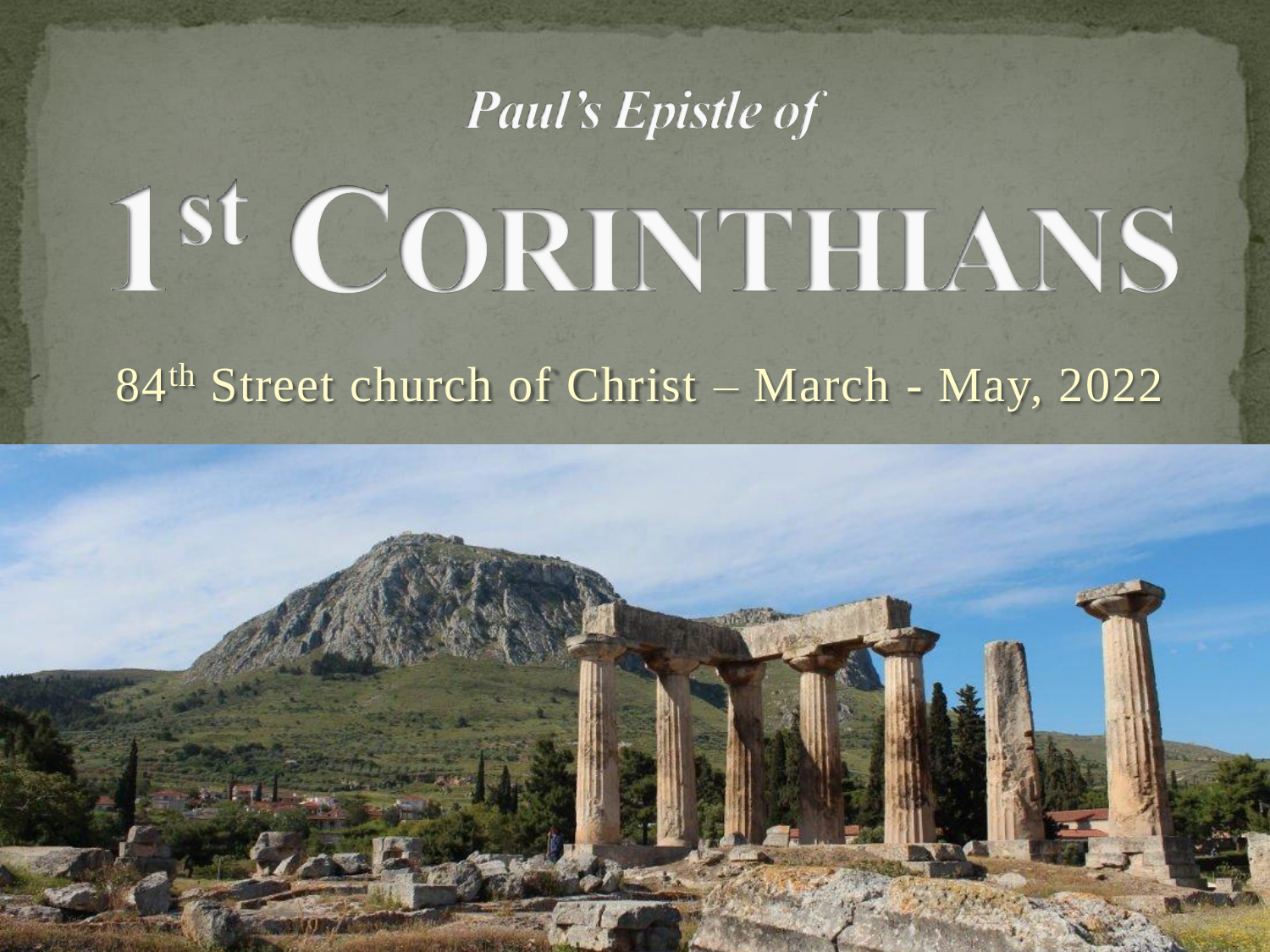## Outline

**I. Introduction (1:1- 9)**

**II. Dealing with Problems Reported to Paul (1:10 – 6:20)**

- A. Problem of Factionalism  $(1:10 3:23)$
- B. Problem of Rejecting Paul's Work (4:1-21)

C. Problem of the Fornicator and Church Discipline (5:1- 13)

D. Taking Problems between Brethren to Civil Courts  $(6:1-11)$ 

E. Responsibility to Glorify God with the Body (6:12-20)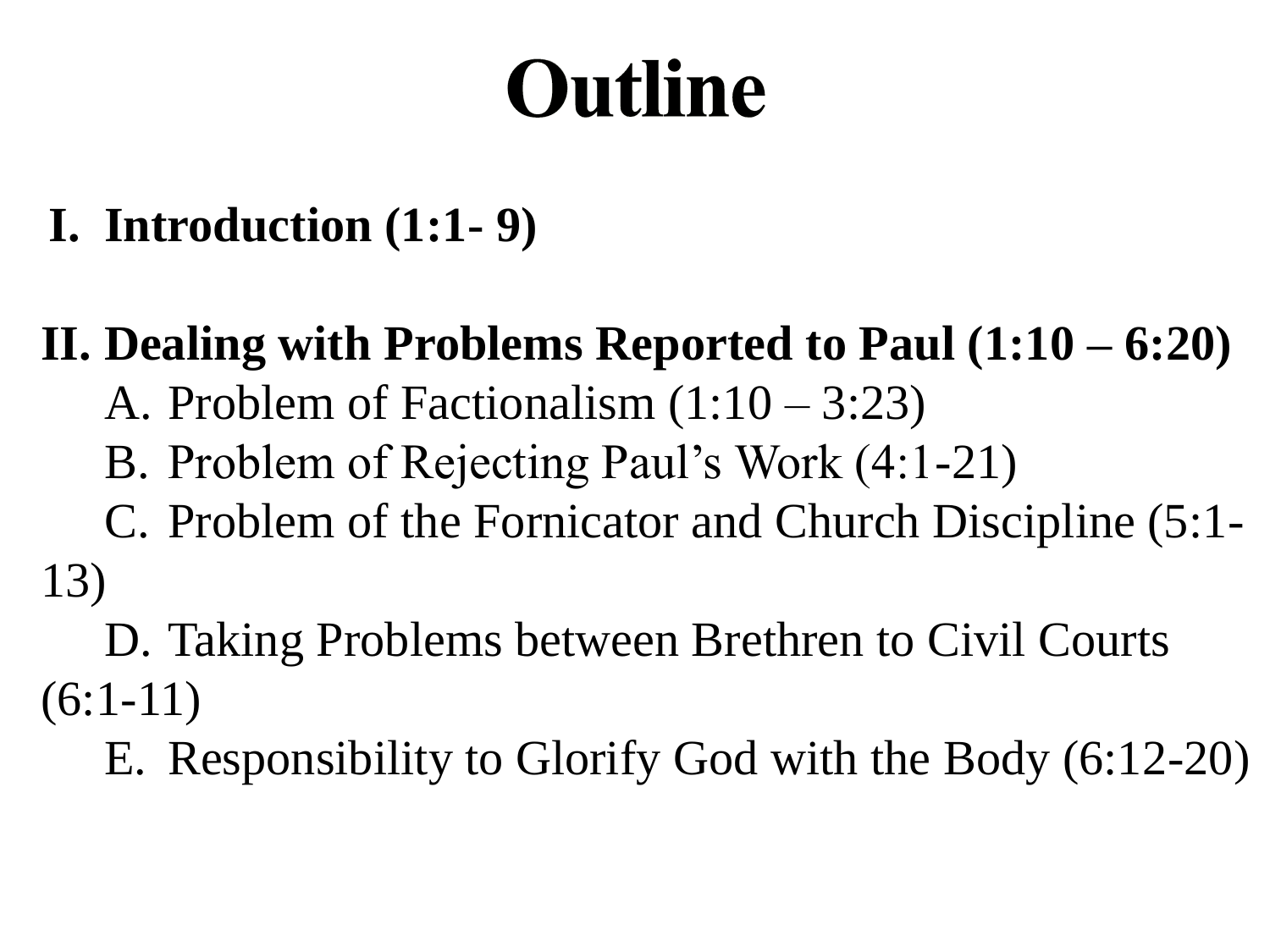## Outline

**I. Introduction (1:1- 9)**

Today's class

**II. Dealing with Problems Reported to Paul (1:10 – 6:20)**

- A. Problem of Factionalism  $(1:10 3:23)$
- B. Problem of Rejecting Paul's Work  $(4:1-21)$

C. Problem of the Fornicator and Church Discipline (5:1-13)

D. Taking Problems between Brethren to *Qivil* Courts  $(6:1-11)$ 

E. Responsibility to Glorify God with the Body (6:12-20)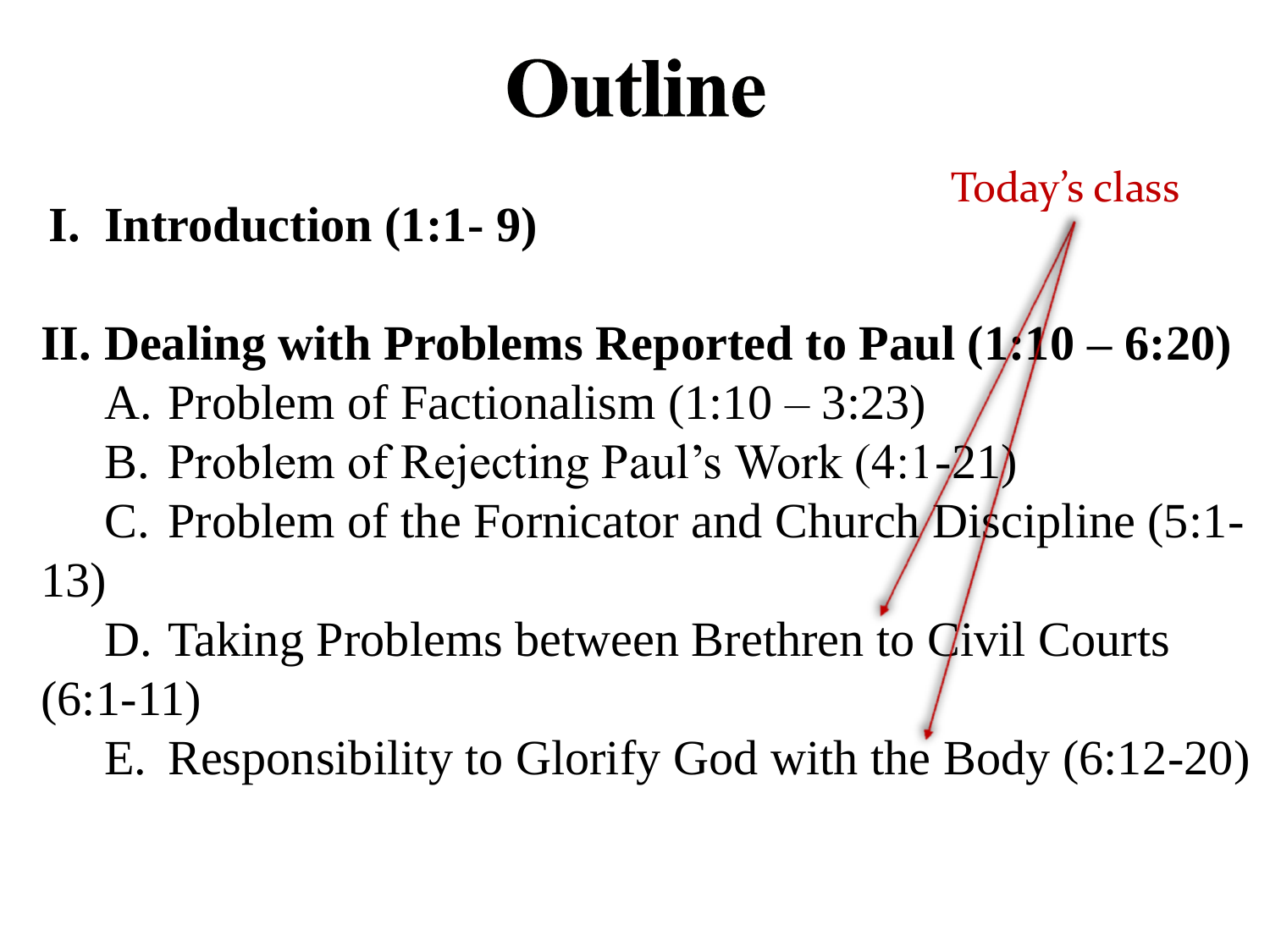- Taking problems between brethren to civil courts (6:1-11)
	- Issue of taking a brother to civil court (v.1-6) Do not take a brother to civil court before an unrighteous one (v.1)
		- The saints will judge the world and angels, you should be able to judge small civil matters (v.2-3)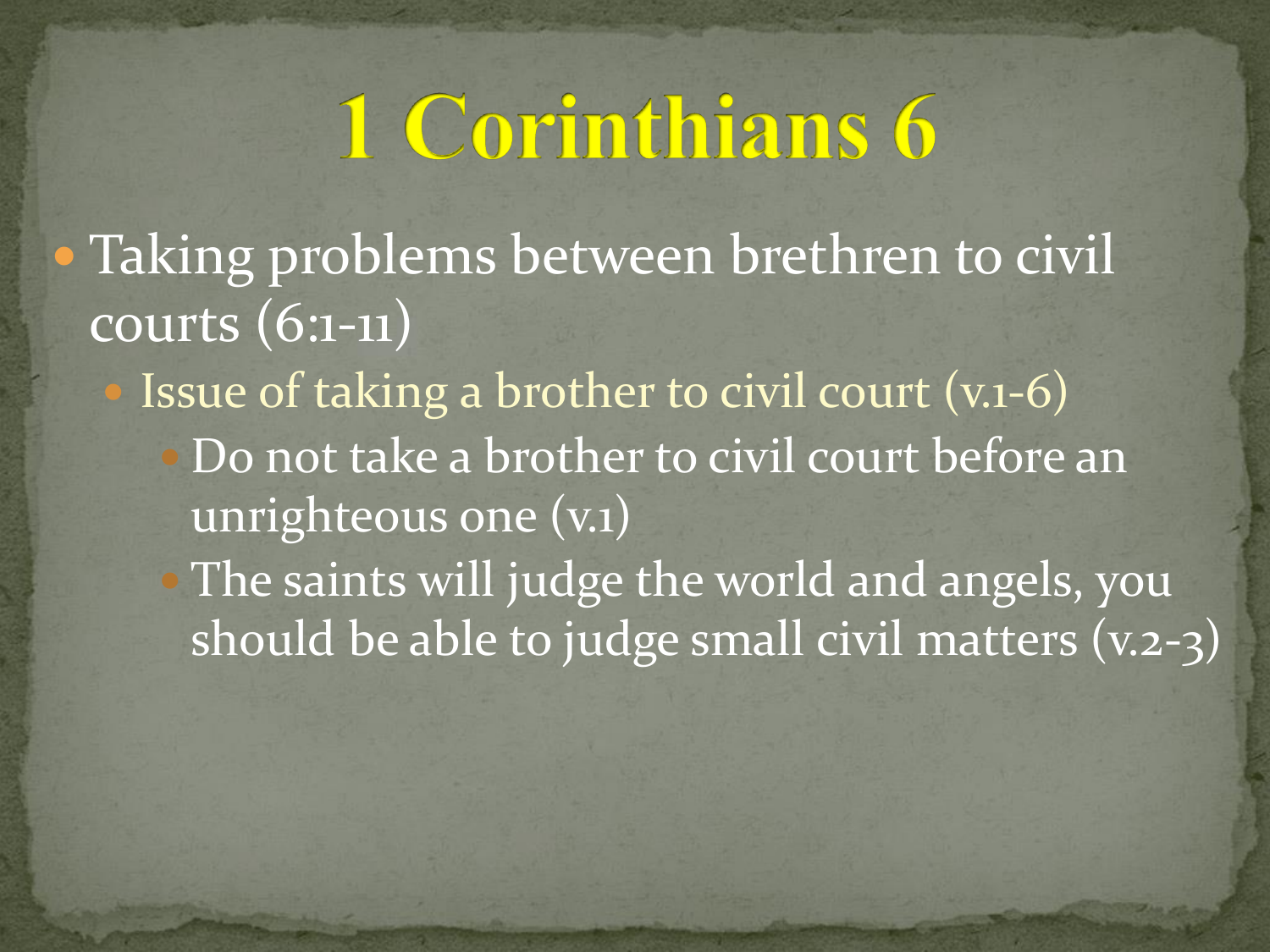- Taking problems between brethren to civil courts (6:1-11)
	- Issue of taking a brother to civil court (v.1-6) You should have one wise enough among you to judge instead of one in the world (v.4-5) But you are not doing so and instead have unbelievers handling civil matters between

brethren (v.6)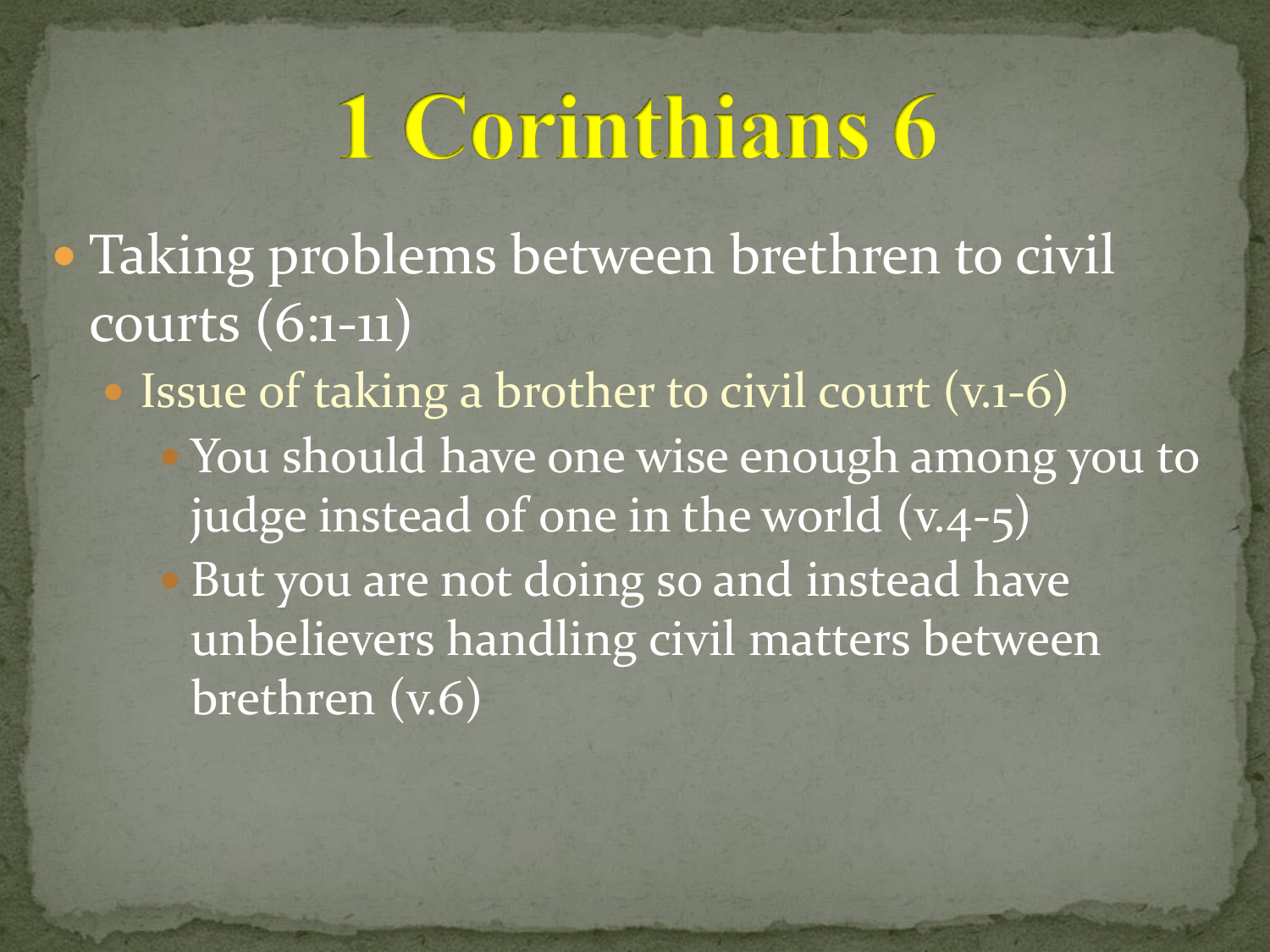Taking problems between brethren to civil courts (6:1-11)

The effect of unrighteousness (v.7-11)

 You should be willing to accept the wrong and let yourself be cheated (v.7)

You are doing the wrong and cheating  $(v.8)$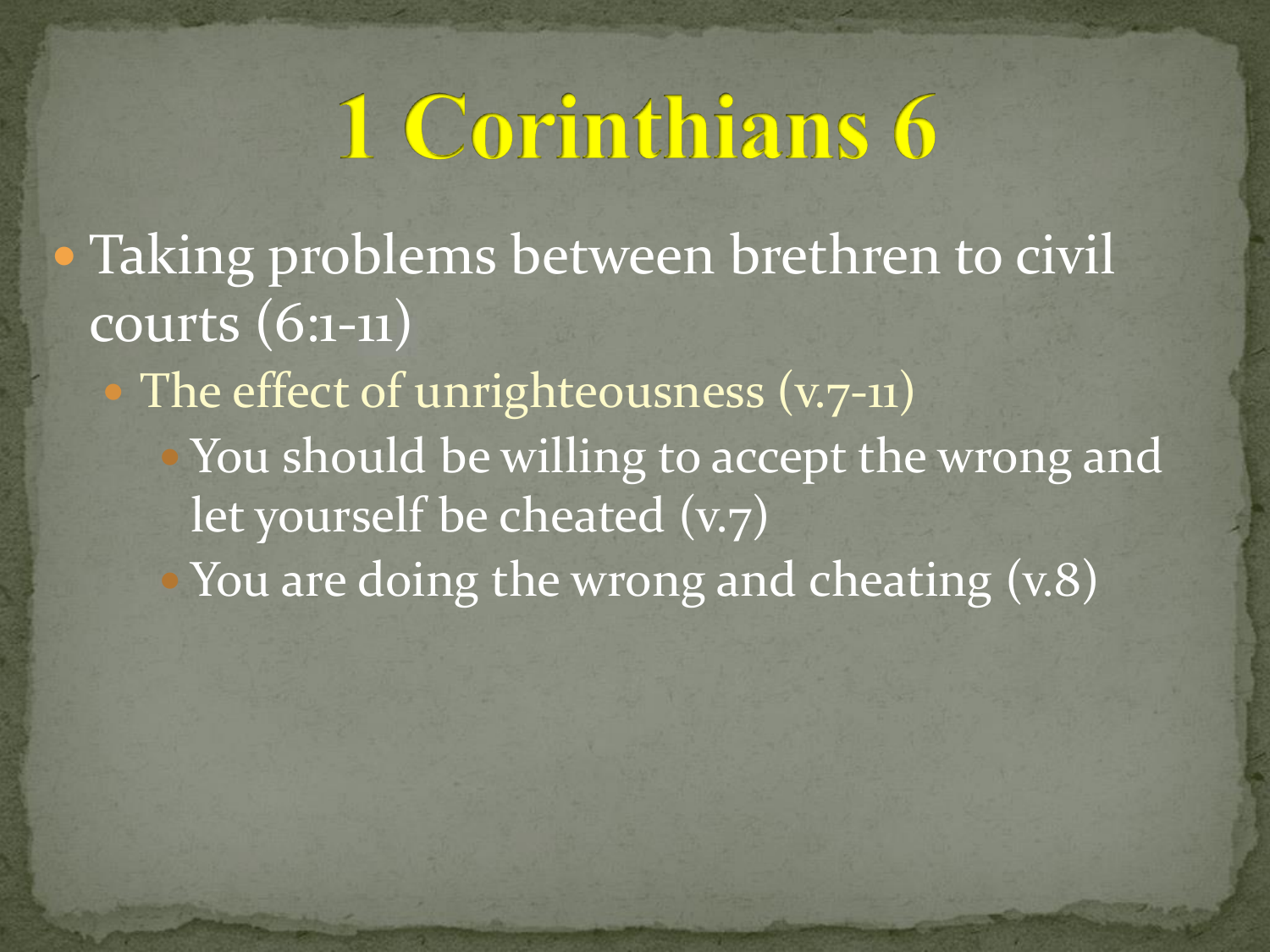- Taking problems between brethren to civil courts (6:1-11)
	- The effect of unrighteousness (v.7-11)
		- The unrighteous will not inherit the kingdom of God (v.9-10)

You were unrighteous but have been washed, sanctified, and justified in the name of the Lord, so live like it (v.11)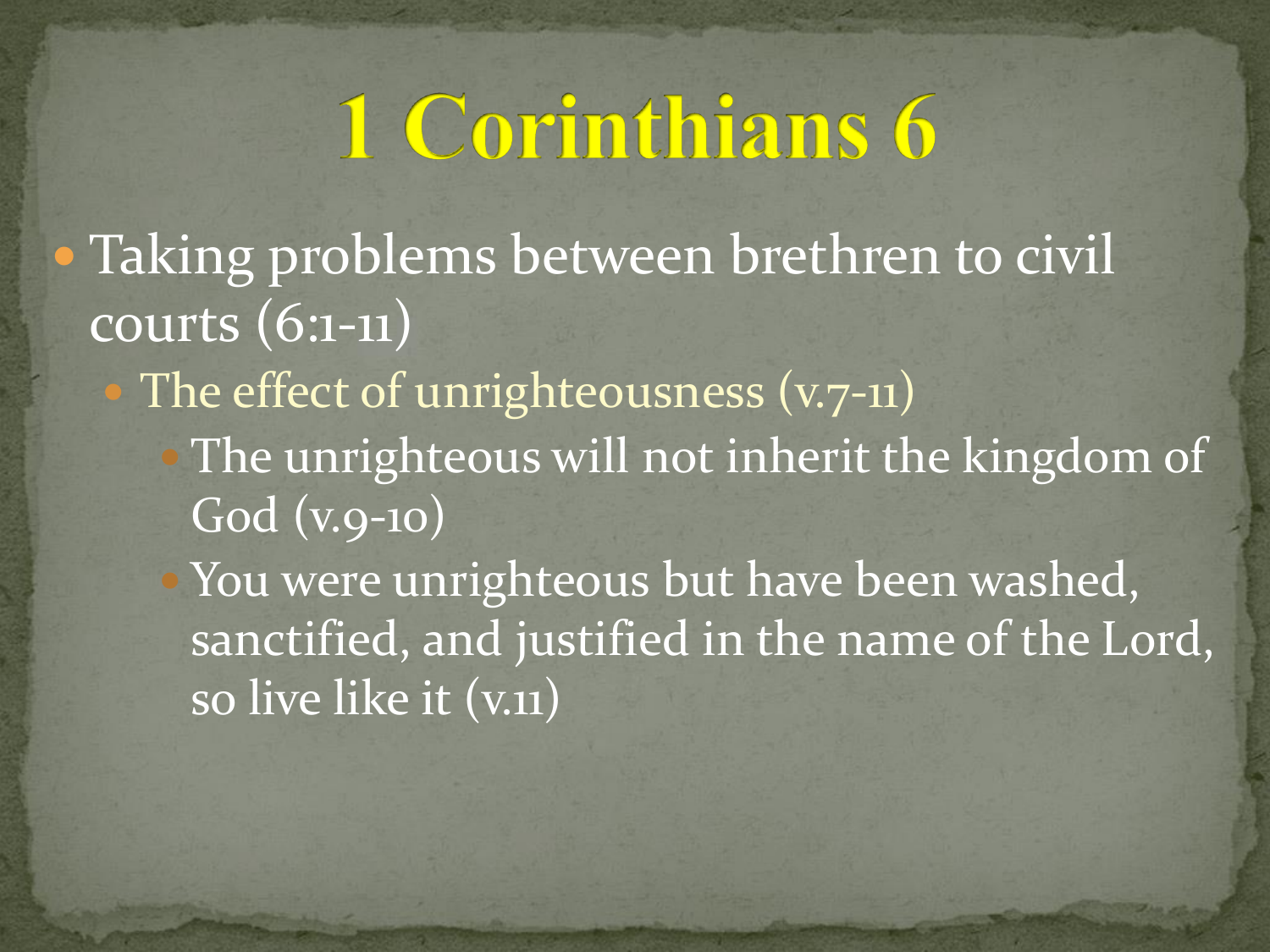- Responsibility to glorify God with the body  $(6:12-20)$ 
	- Our body is to be used in service to God (v.12-14) We are to have self-control, even over liberties we have (v.12)
		- Our body is for the service of the Lord (v.13-14) Food and the stomach are for each other, but the body is not for sexual immorality (v.13) God raised Jesus and will raise us up by His power (v.14)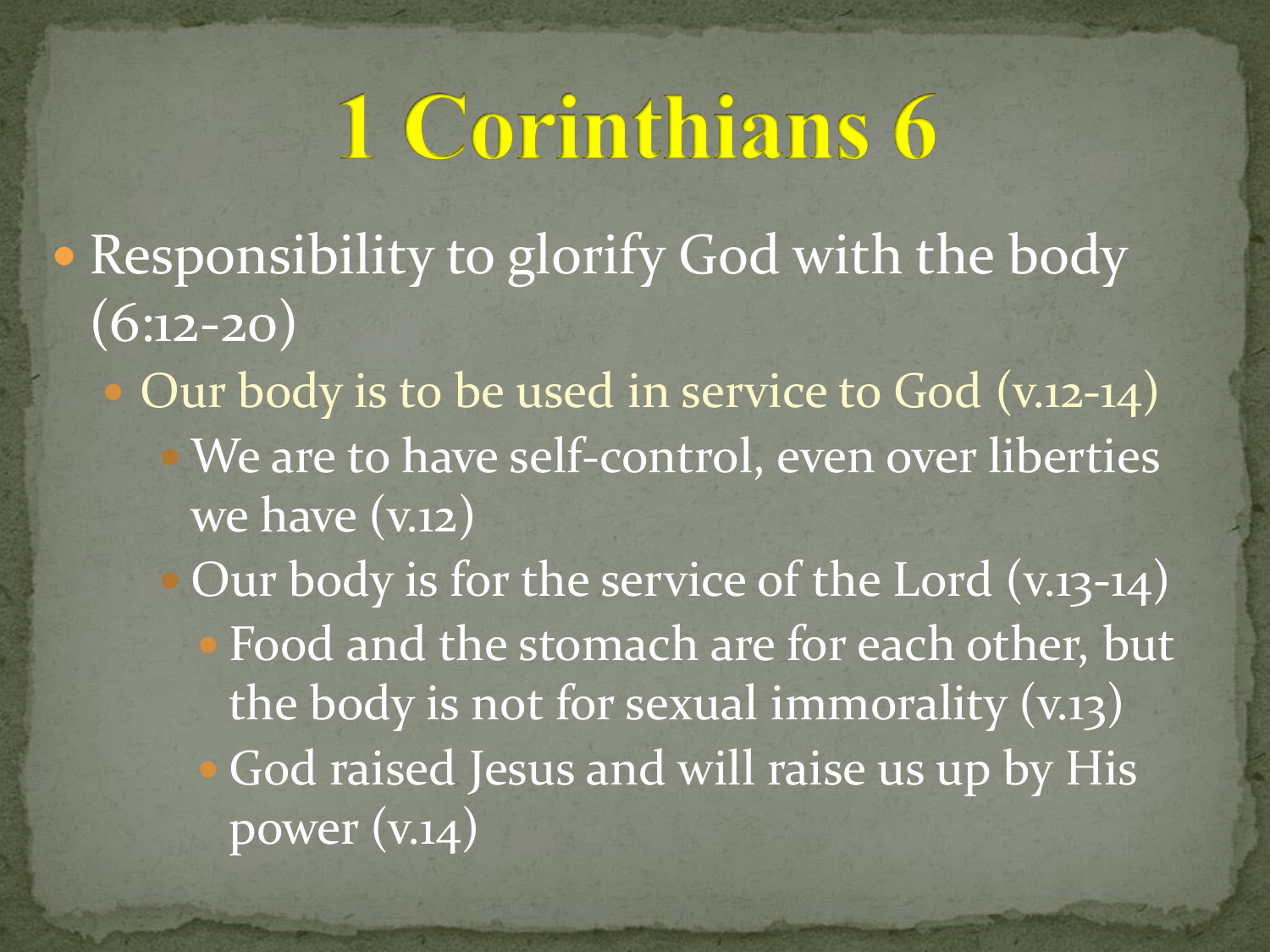- Responsibility to glorify God with the body  $(6:12-20)$ 
	- Our body is not ours to do whatever we want with  $\overline{(v.15-20)}$ 
		- Our bodies are members of Christ, and we are to be one is spirit (v.15-17)

 If you are joined with a harlot, you are one with a harlot, this is not to be the case, we are to be one with the Lord, do not use your body for sexual immorality (v.15-16)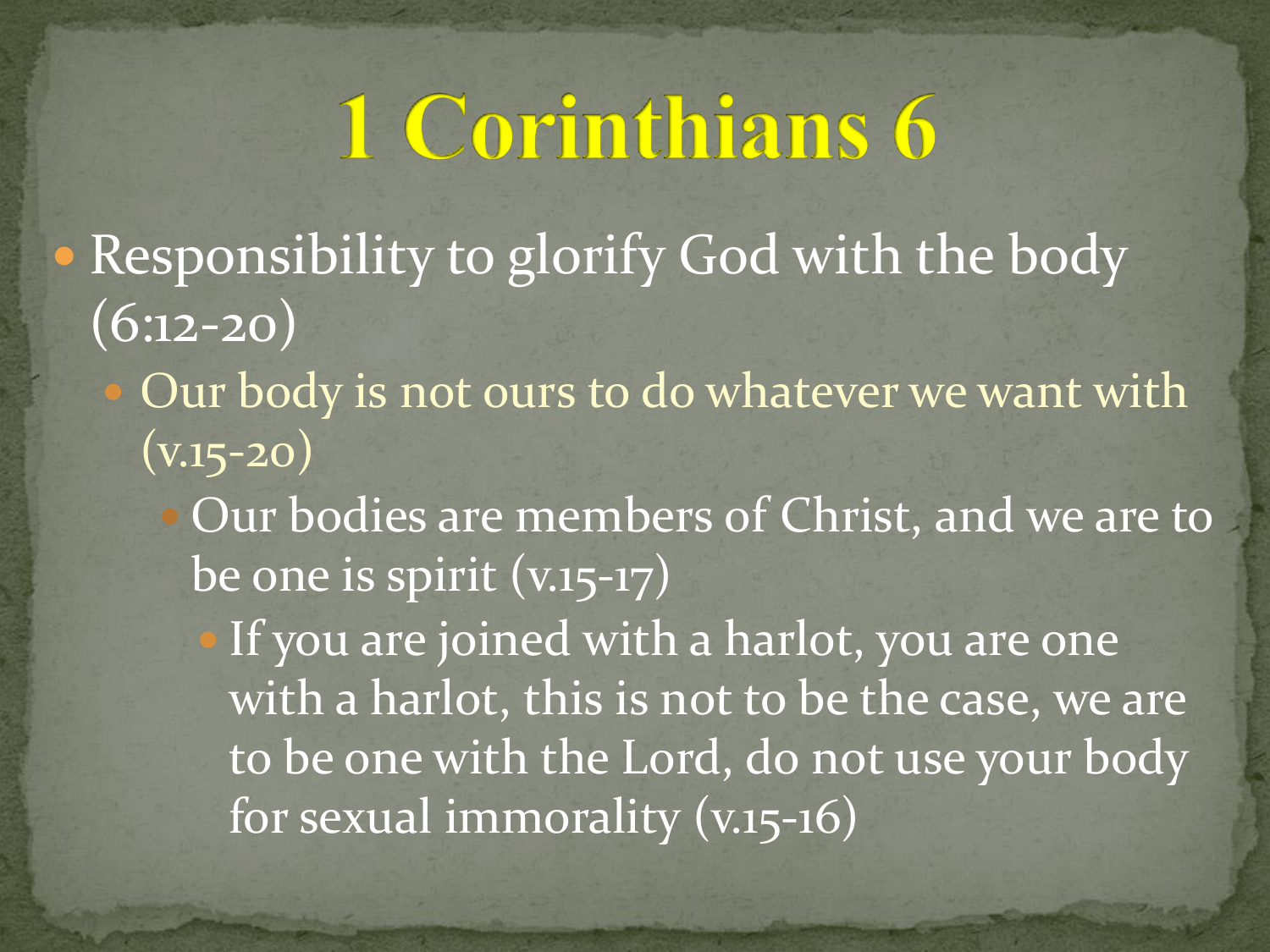- Responsibility to glorify God with the body  $(6:12-20)$ 
	- Our body is not ours to do whatever we want with  $\overline{(v.15-20)}$ 
		- Our body is the temple of the Holy Spirit, and we are not our own (v.18-20)
			- Flee sexual immorality (fornication) (v.18) Sexual immorality defiles the body; it takes that which is to be used in service to the Lord, and uses it in a way completely contradictory to that service